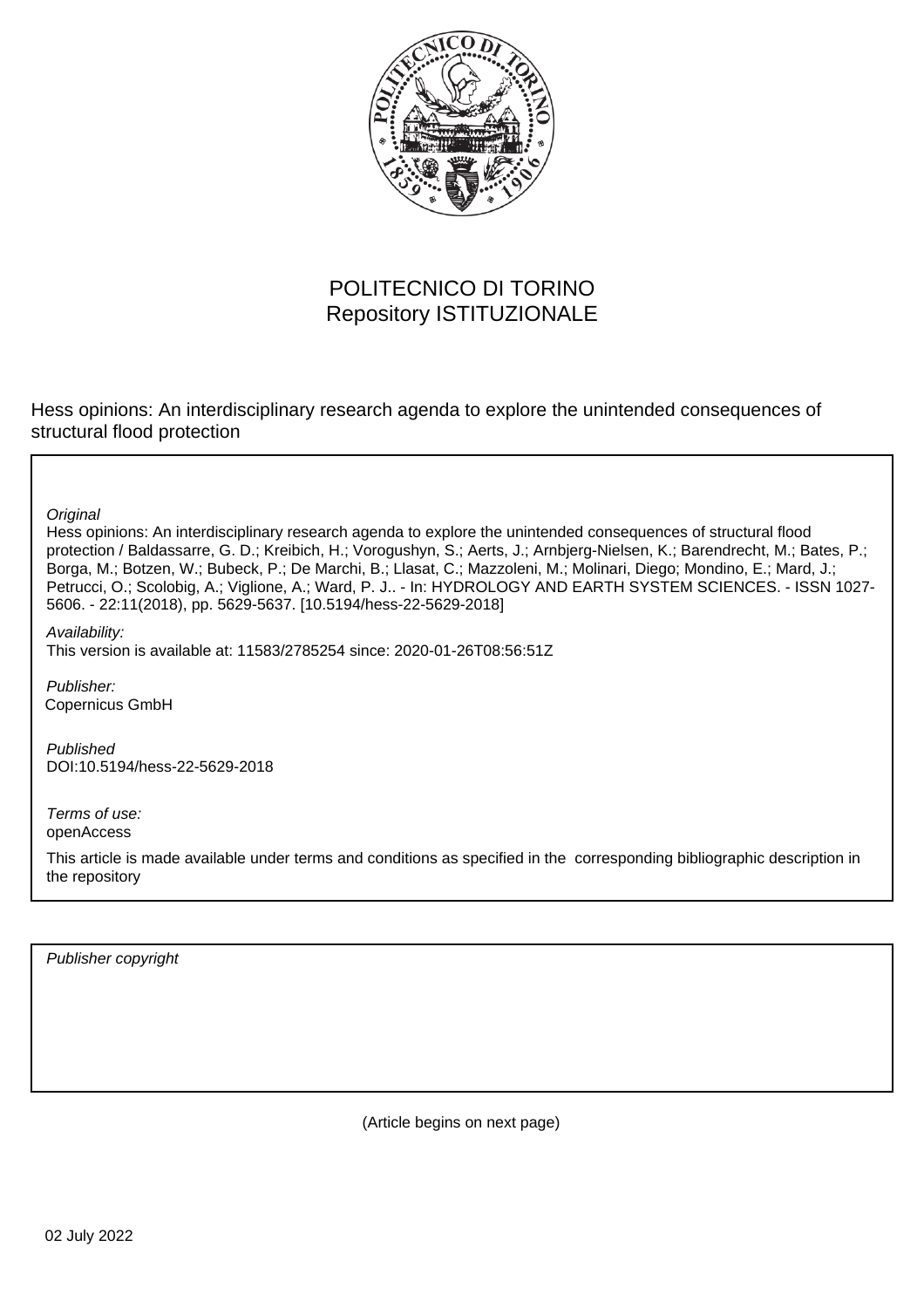$\boxed{6}$ 



# Hess Opinions: An interdisciplinary research agenda to explore the unintended consequences of structural flood protection

Giuliano Di Baldassarre<sup>1,2</sup>, Heidi Kreibich<sup>3</sup>, Sergiy Vorogushyn<sup>3</sup>, Jeroen Aerts<sup>4</sup>, Karsten Arnbjerg-Nielsen<sup>5</sup>, Marlies Barendrecht $^6$ , Paul Bates $^7$ , Marco Borga $^8$ , Wouter Botzen $^{4,9}$ , Philip Bubeck $^{10}$ , Bruna De Marchi $^{11},$ Carmen Llasat<sup>12</sup>, Maurizio Mazzoleni<sup>13</sup>, Daniela Molinari<sup>14</sup>, Elena Mondino<sup>1,2</sup>, Johanna Mård<sup>1,2</sup>, Olga Petrucci<sup>15</sup>, Anna Scolobig<sup>16</sup>, Alberto Viglione<sup>17</sup>, and Philip J. Ward<sup>4</sup>

<sup>1</sup>Department of Earth Sciences, Uppsala University, Uppsala, 75236, Sweden

- <sup>2</sup>Centre of Natural Hazards and Disaster Science (CNDS), Sweden
- <sup>3</sup>GFZ German Research Centre for Geosciences, 14473 Potsdam, Germany

<sup>4</sup>Institute for Environmental Studies, Vrije Universiteit Amsterdam, Amsterdam, 1081, the Netherlands

<sup>5</sup>Department of Environmental Engineering, Technical University of Denmark, Kgs. Lyngby, 2800, Denmark

<sup>6</sup>Centre for Water Resource Systems, Vienna University of Technology, 1040 Vienna, Austria

<sup>7</sup>School of Geographical Sciences, University of Bristol, Bristol, BS8 1SS, UK

<sup>8</sup>Department of Land, Environment, Agriculture and Forestry, Università degli Studi di Padova, Padova, 35122, Italy

<sup>9</sup>Utrecht University School of Economics (USE.), Utrecht University, Utrecht, the Netherlands

 $10$ Institute of Earth and Environmental Science, University of Potsdam, 14469 Potsdam, Germany

 $11$ SVT, Centre for the Study of the Sciences and the Humanities, University of Bergen, Bergen, 5020, Norway

<sup>12</sup>Department of Applied Physics, University of Barcelona, Barcelona, 08007, Spain

<sup>13</sup>Department of Integrated Water Systems and Governance, IHE Delft, Delft, 2601, the Netherlands

<sup>14</sup>Department of Civil and Environmental Engineering, Politecnico di Milano, Milan, 20133, Italy

- <sup>15</sup>CNR-IRPI National Research Council Research Institute for Geo-Hydrological Protection, Rende (CS), 87036, Italy
- <sup>16</sup>Department of Environmental Systems Science, ETH Zürich, Zürich, 8092, Switzerland

<sup>17</sup>Centre for Water Resource Systems, Vienna University of Technology, 1040 Vienna, Austria

Correspondence: Giuliano Di Baldassarre (giuliano.dibaldassarre@geo.uu.se)

Received: 15 June 2018 – Discussion started: 16 July 2018 Revised: 10 October 2018 – Accepted: 23 October 2018 – Published: 30 October 2018

Abstract. One common approach to cope with floods is the implementation of structural flood protection measures, such as levees or flood-control reservoirs, which substantially reduce the probability of flooding at the time of implementation. Numerous scholars have problematized this approach. They have shown that increasing the levels of flood protection can attract more settlements and high-value assets in the areas protected by the new measures. Other studies have explored how structural measures can generate a sense of complacency, which can act to reduce preparedness. These paradoxical risk changes have been described as "levee effect", "safe development paradox" or "safety dilemma". In this commentary, we briefly review this phenomenon by critically analysing the intended benefits and unintended effects

of structural flood protection, and then we propose an interdisciplinary research agenda to uncover these paradoxical dynamics of risk.

# 1 Premise

Economic losses caused by floods are increasing in many regions of the world, and flood risk will likely further increase because of climatic and socio-economic changes (Aerts et al., 2014; Alfieri et al., 2016). One common approach to cope with floods is the implementation of structural flood protection measures, such as levees or flood-control reservoirs. These types of infrastructure have been implemented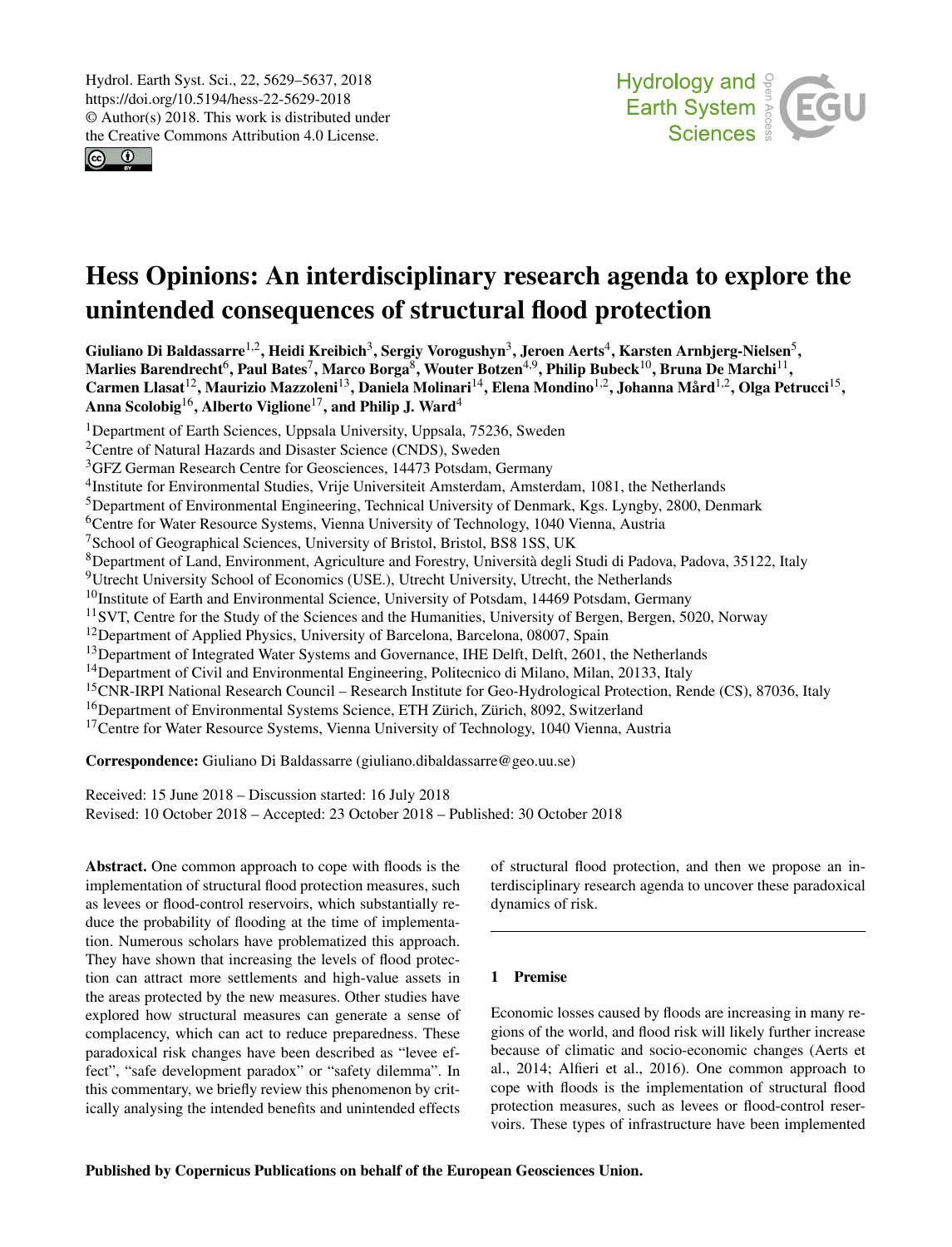for many centuries in different areas around the world, as they can significantly reduce the probability of flooding. In the Netherlands, for example, the current levee system is able to withstand floods up to return periods ranging from 500 to 10 000 years (De Moel et al., 2011). In many parts of Europe, USA and Australia, flood protection measures are typically designed to protect people and assets from events with return periods between 100 and 1000 years (Bubeck et al. 2017). Conversely, most low-income countries currently have lower protection standards (Scussolini et al., 2016), and flooding events are therefore more frequent.

Recently, a global study of flood risk in a changing climate (Ward et al., 2017) has shown that the expected benefits of structural protection measures preventing frequent flooding often outweigh their building costs. This study made the (common) assumption that future flood exposure depends on socio-economic trends only, and not on the level of flood protection. However, since the studies of Gilbert White on human adjustments to floods (White, 1945), numerous scholars (White, 1994; Tobin, 1995; Burby, 2006; Kates et al., 2006; Burton and Cutter, 2008; Montz and Tobin, 2008; Scolobig and De Marchi, 2009; Ludy and Kondolf, 2012; Di Baldassarre et al., 2013a, b; 2015; Wenger, 2015) have shown that increasing levels of flood protection can also be associated with unexpected increases in flood exposure. Figure 1 depicts how the urbanization of flood-prone areas (and therefore flood exposure) can be influenced by structural flood protection. Figure 1a and b start from the same historical settlement (i.e. the orange buildings) and then show the urbanization of flood-prone areas. If such an urbanization was triggered by socio-economic trends only (e.g. population growth), the spatial distribution of the new settlements would be the same. However, the presence of structural flood protection tends to create incentives to build closer to the river and therefore increases flood exposure (compare Fig. 1a and b). Thus, socioeconomic trends determine the amount of urbanization increase, while the presence of structural flood protection influences the spatial location of new settlements and as such may lead to increased flood exposure. This tendency is typically described as the "levee effect", although some scholars have used different terms, such as "safe development paradox" or "safety dilemma" (Burby, 2006; Scolobig and De Marchi, 2009). This phenomenon can offset part of the intended benefits of structural flood protection and, paradoxically, flood risk can even increase in the medium–long term after the introduction or reinforcement of a structural flood protection (Kates et al., 2006; Montz and Tobin, 2008; Di Baldassarre et al., 2013b).

#### 2 The troubles with structural flood protection

#### 2.1 Increasing exposure

The aforementioned studies have discussed how building levees (or other types of structural protection measures, such as flood-control reservoirs) is often associated with more intense urbanization of flood-prone areas behind the levee (Fig. 1); i.e. more people and assets will eventually be exposed to less frequent but potentially catastrophic flooding (White, 1994; Tobin, 1995; Burby, 2006; Kates et al., 2006; Burton and Cutter, 2008; Montz and Tobin, 2008; Scolobig and De Marchi, 2009; Ludy and Kondolf, 2012; Di Baldassarre et al., 2013a, b; 2015; Wenger, 2015). This phenomenon has been observed in many parts of the world, including Bangladesh (Ferdous et al., 2018) in Asia, the Netherlands (De Moel et al., 2011), Central Pyrenees (Benito et al., 1998) and the Po River valley (Di Baldassarre et al., 2013b) in Europe, Brisbane (Bohensky and Leitch, 2014) in Australia, and the Sacramento Valley (Ludy and Kondolf, 2012) and New Orleans (Kates et al., 2006; Colten and De Marchi, 2009) in the United States.

De Moel et al. (2011), for example, analysed changes in flood exposure in the Netherlands by using land-use data with information about the maximum flood inundation. The study showed that the urban area that can be potentially flooded has increased six-fold during the 20th century. Moreover, it showed that while the proportion of urban areas in flood-prone areas substantially dropped after the occurrence of a catastrophic flooding in 1953, this proportion has started to grow again over recent decades (from about 27 % to about 31 %), as flood protection was increased by introducing numerous structural measures, such as the Delta Works. This growth has brought economic benefits to these areas, but also offset part of the decline in flood risk that resulted from the strengthening of flood protection.

It should be mentioned that urban growth behind the dikes is often factored into the risk analysis. A recent study (Hallegatte, 2017) finds that whilst structural protection measures can increase potential losses (especially of large events) due to increased exposure, it can also generate benefits through more investment and economic activity. Indeed, this is one of the goals of flood protection investments: not only to reduce flood risk, but also to make it possible to facilitate economic growth in areas that are flood-prone but valuable, e.g. coastal areas that offer low trade and transport costs or areas in cities that benefit from the proximity of jobs and services (Hallegatte, 2017). However, in other cases, urban growth in flood-prone areas goes beyond original plans, as depicted for example in Fig. 1, potentially leading to unforeseen increases in flood risk. Whether this happens does not depend on the level of protection, but on risk communication and the specific societal and political context. In recent decades, it has been increasingly recognized in many countries that a residual risk of flooding remains behind levees (Bubeck et al.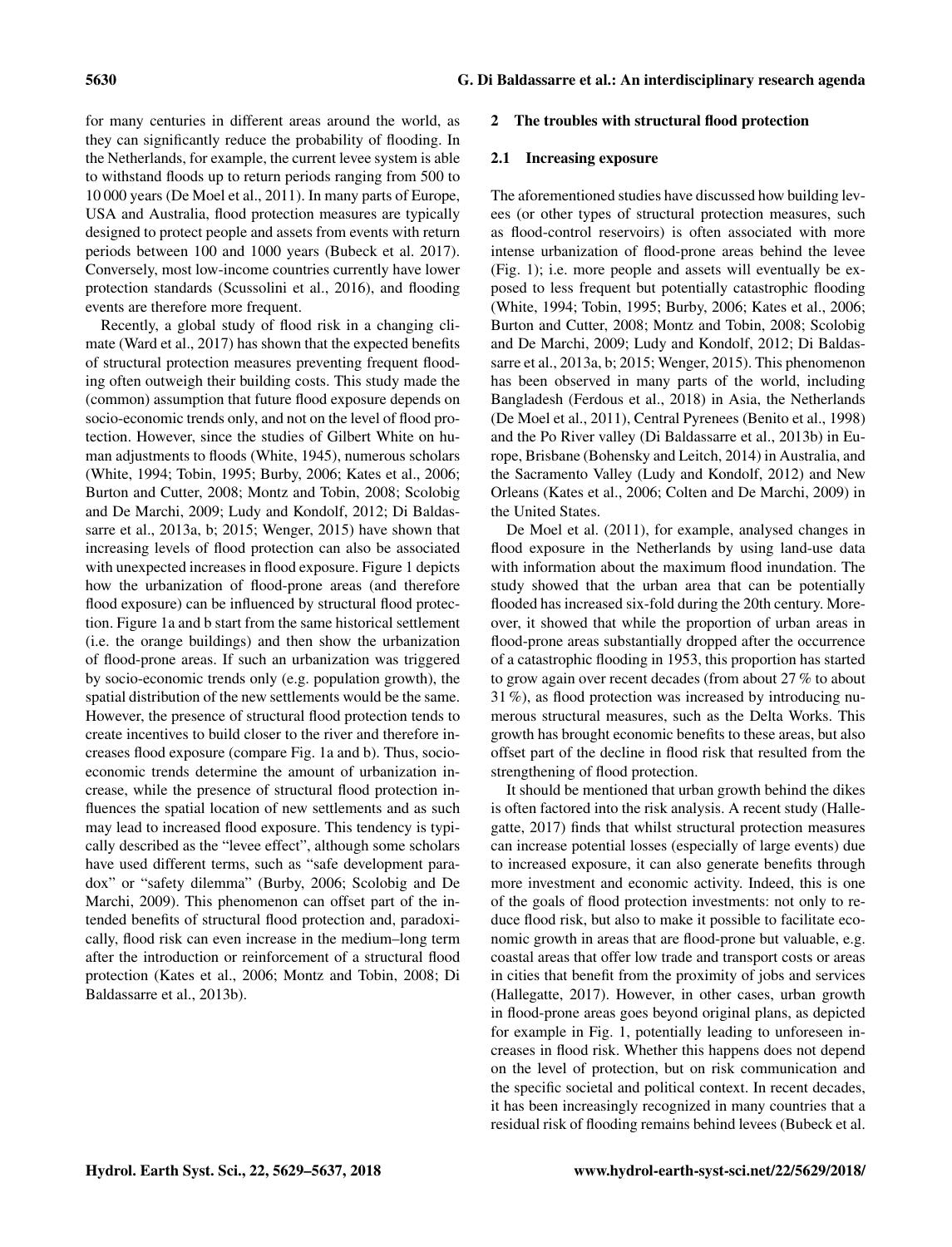

Figure 1. Hypothetical urbanization patterns without (a) and with (b) levees. The presence of levees often triggers more intense urbanization (in grey) in flood-prone areas, which can offset (at least part of) the initial benefits of flood protection.

2017; Penning-Rowsell et al., 2006). However, in other contexts, structural flood protection is still commonly accompanied by the belief that protected areas are safe and flood problems are solved by means of engineering. In these cases, levees often fuel growing flood exposure, thereby increasing flood risk. This can imply that, based on cost–benefit analysis (Kind, 2014), it becomes economically beneficial to strengthen flood protection again (see next Sect. 2.2). Thus, the overall impacts of the levee effect on urban growth and flood risk depend on the specific context in which levees are planned and designed.

# 2.2 Vicious cycles, lock-in conditions and unexpected failures

The levee effect can lead to self-reinforcing feedbacks: increasing protection levels favours intense urbanization of floodplains that will then plausibly require even higher protection standards, as seen for example in the Netherlands (Di Baldassarre et al., 2015). Thus, it can generate lock-in conditions leading to exceptionally high levels of flood protection and extremely urbanized floodplains. This lock-in condition can be unsustainable (e.g. the maintenance of large infrastructure requires commitment of regular resources) or undesirable (e.g. large infrastructure can contribute to unfair distributions of risk; Masozera et al., 2007; Di Baldassarre et al., 2013b; Ferdous et al., 2018). Indeed, the costs and benefits of flood protection measures, as well as potential flood losses, are often not fairly shared across social groups (Kind et al., 2017), as seen in the aftermath of the catastrophic 2005 flooding of New Orleans (Kates et al., 2006).

Moreover, changes in technical flood protection inevitably cause spatial risk redistribution due to hydraulic interactions, e.g. risk shifts downstream due to increased levee heights upstream, but to date these effects remain poorly understood (Vorogushyn et al., 2018). Similarly, there are reports of "levee wars", i.e. where local districts (or land owners) build higher levees to prevent local flooding and make other areas riskier (e.g. Allan James and Singer, 2008).

Lastly, the shift from frequent to rare-but-catastrophic flooding generated by structural flood protection causes serious problems for decision-making in flood risk management, due to high uncertainty associated with the estimation of low-probability flood events, such as the 1-in-100 year flood (Merz and Thieken, 2005). Additionally, rare-butcatastrophic events bear the potential of unexpected negative consequences, as they can take society by surprise and lead to a complex web of socio-economic interactions (Di Baldassarre et al., 2016), perhaps beyond the recovery potential (Merz et al., 2015).

#### 2.3 Increasing vulnerabilities

Increasing the levels of flood protection can also generate a sense of complacency among the protected people, which can reduce preparedness, thereby increasing vulnerability (Tobin, 1995). This additional facet of the levee effect was explored by Scolobig and De Marchi (2009) and De Marchi and Scolobig (2011) with reference to four communities in northeastern Italy. Interviews, focus group discussions and surveys in these areas showed that residents of communities exposed to flood risk tend to underestimate, minimize or even neglect risk (see also the report in De Marchi et al., 2007). These studies showed that an important component of such an attitude is the false sense of security induced by the presence of (often impressive) structural works designed to limit risk and prevent damage. Apparently, the symbolic messages encrypted in stones ("no problem") are more powerful than the verbal messages conveyed in information campaigns ("you are protected, but not totally safe"). More specifically, De Marchi et al. (2007) report the level of agreement of the informed respondents with four statements about protection works gauged on a Likert scale from 1 to 5 (a response of 1 signifies strong disagreement with the statement, while a response of 5 indicates strong agreement). The statements are listed here from highest to lowest mean values:

- The protection works give a feeling of safety to the people living in the village (4.49).
- The protection works eliminate the possibility of serious damage (3.92).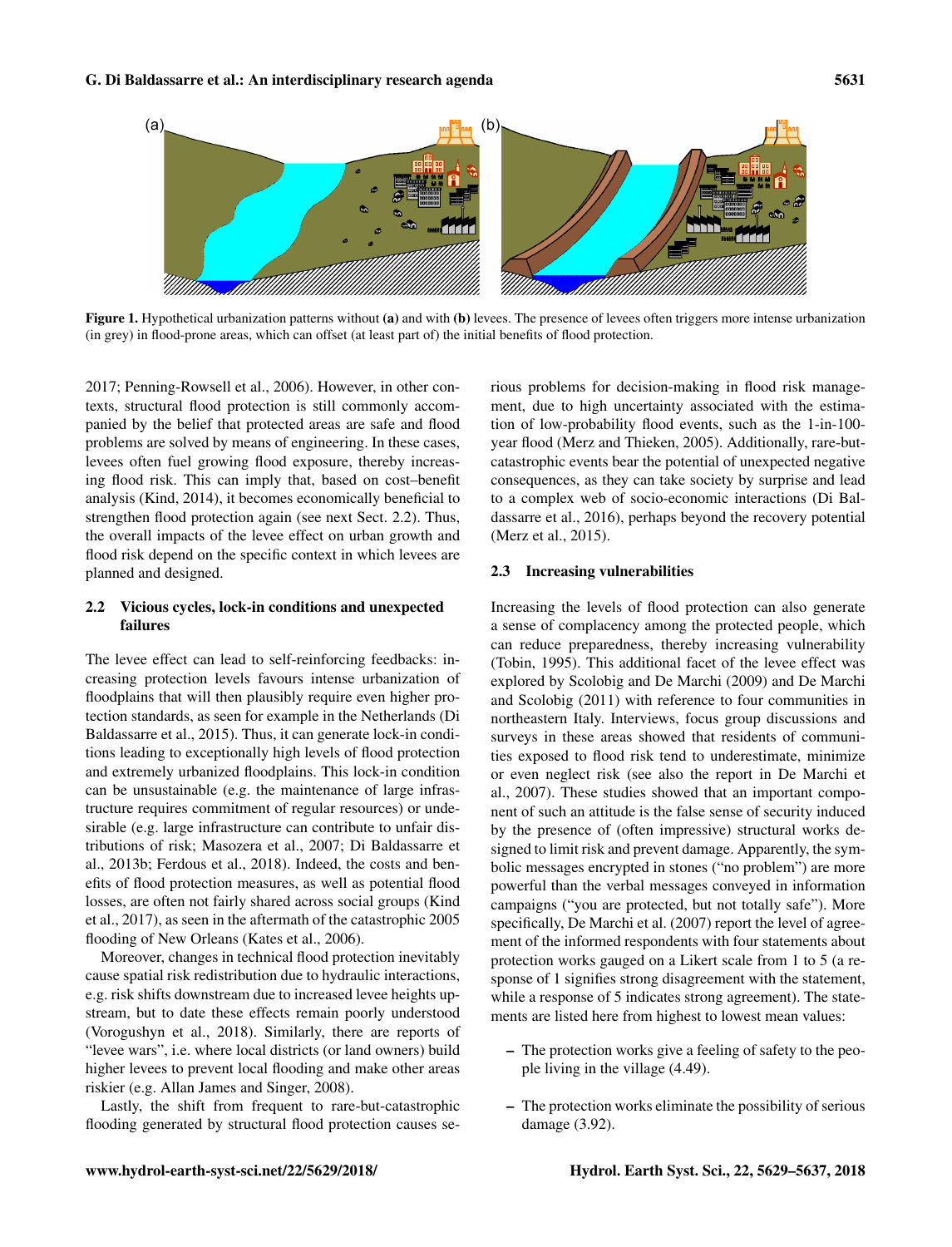- The protection works promote/help the economic development of the community (3.48).
- The protection works are too expensive compared to the expected benefits (1.76).

The high mean value (4.49 out of 5) relating to the first statement suggests that structural protection plays a role in inducing a feeling of safety among residents in these risky areas. Moreover, the high agreement (3.92) with the item "elimination of serious damage" indicated that there was very little awareness of residual risk. Thus, in this area, people protected by levees were not well motivated to undertake private precautionary measures and as such are more vulnerable towards flooding, as also found in Ludy and Kondolf (2012) in the Sacramento valley.

Yet, the reality is much more complex, as multiple factors drive risk perception and the adoption of protection measures. This leads to dissimilar outcomes in different contexts. For example, Botzen et al. (2009) found that people in the Netherlands are mostly unaware of the protection level of the levees, even though such a protection level is extremely high. Moreover, recent studies in Germany (Bubeck et al., 2013) and France (Poussin et al., 2014) have found that households living in protected areas can in fact take even more risk mitigation measures, or they are more likely to have flood insurance (Bubeck et al., 2013), than the ones in unprotected areas. The latter effect is caused by the set-up of the German insurance system, which highlights the importance of contextual factors on the levee effect.

### 3 Lack of knowledge

While the levee effect has been described by many authors in different parts of the world, these studies are fragmented and have used completely different methods, hampering comparative analyses. Moreover, while some scholars have focused on the evaluation of increasing exposure, such as the intense urbanization of flood-prone areas, very few studies have focused on increased vulnerability, such as the false sense of security caused by the presence of levees. Thus, it is still unclear what the social, technical and hydrological conditions are that can (or cannot) trigger the emergence of the levee effect and to what extent. Owing to this major lack of fundamental knowledge, these effects are typically neglected in flood risk studies. This can introduce a systematic bias in the selection or prioritization of alternative strategies for flood risk reduction, for example by favouring structural measures over non-structural options likes early warning systems (Pappenberger et al., 2015, precautionary measures (Kreibich et al., 2015) and relocation (Alfieri et al., 2016).

#### 4 Research agenda

Hence, we call upon hydrologists, social scientists, economists, policy makers, and flood risk experts and managers to work together, and fill this gap in knowledge on the side effects of structural flood protection measures, which hinders the development of robust and sustainable strategies to reduce the negative impacts of floods. New empirical research is needed to reveal the social, technical and hydrological factors producing the levee effect and distinguish between intended and unintended effects of structural flood protection. Our suggestion for a research agenda comprises the following three components: (1) comparative analysis of a large datasets of different case studies, (2) long-term monitoring of exposure and vulnerability dynamics, and (3) utilisation and development of new methods to explore the long-term dynamics of flood risk changes and unravel the primary mechanism generating levee effects.

#### 4.1 Comparative analysis

Empirical research commonly relies on specific case studies, which are unique and have their own characteristics and processes. This can make it challenging to draw general, transferable conclusions. An approach to tackle this challenge is a comparative analysis (Kreibich et al., 2017) with the aim of finding general patterns in a large set of diverse case studies in different contexts. For instance, to support universal parameter estimation for hydrological models the Model Parameter Estimation Experiment (MOPEX) assembled and analysed a large number of datasets for a wide range of river basins throughout the world (Wagener et al., 2006). To better understand the unintended consequences of structural flood protection, there is also a need for comparative analysis of the evolution of urban planning and risk assessment policies, legislation and practices – including issues such as the decision-making processes to define building constraints in risky areas, institutional communication strategies, or the relationship between scientific and policy innovation in risk assessment. The socio-hydrological framework (Sivapalan et al., 2012), and its specific application to disaster risk reduction (Di Baldassarre et al., 2018), can provide guidance about the set of key variables to perform such a comparative analysis of the levee effect.

Hence, we suggest using case studies to identify and analyse potential or actual occurrences of the levee effect across different hydrological, technical, social and cultural settings and identify common patterns and factors that produce (or not) levee effects. Some examples of potential case studies across different contexts are provided in Table 1.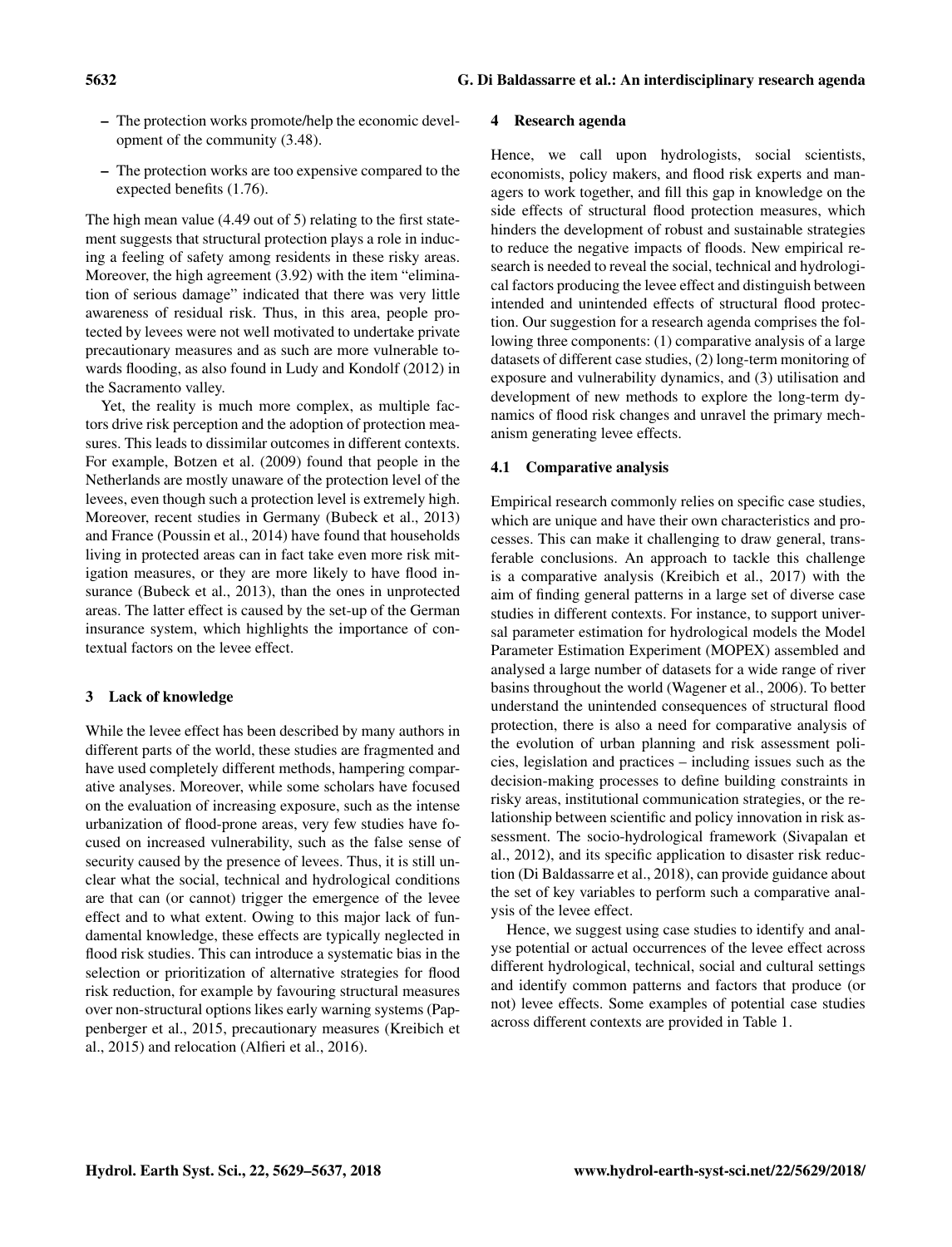Table 1. Monitoring levee effects over time – data needs for an empirical analysis of the levee effect and their availability in different hotspots across decades.

| Data needs                                                                                             |                                                                                                                                                                                                                                                                                                                                     |                                                                                                                                                                                     |                                                                                                                                                                                                                                                                                                                                                     |                                                                                                                                                                                                                                                                                                                                                                                                   |  |
|--------------------------------------------------------------------------------------------------------|-------------------------------------------------------------------------------------------------------------------------------------------------------------------------------------------------------------------------------------------------------------------------------------------------------------------------------------|-------------------------------------------------------------------------------------------------------------------------------------------------------------------------------------|-----------------------------------------------------------------------------------------------------------------------------------------------------------------------------------------------------------------------------------------------------------------------------------------------------------------------------------------------------|---------------------------------------------------------------------------------------------------------------------------------------------------------------------------------------------------------------------------------------------------------------------------------------------------------------------------------------------------------------------------------------------------|--|
| (Ideal case)<br>study should be<br>available for the<br>same time pe-<br>riod over<br>several decades) | Time series of floods<br>Flood information, e.g.<br>annual maximum flows<br>or peaks over a thresh-<br>old.                                                                                                                                                                                                                         | Change in flood protection standards<br>Data, indicators and proxies, e.g. build-<br>ing<br>times and heights of levees (with<br>some reasonable resolution, e.g. 10-<br>30 years). | Change in flood exposure<br>Data, indicators and proxies, e.g. spatio-<br>temporal changes in population density, as-<br>set values, land use in protected flood plains<br>(with some reasonable resolution e.g. 10-<br>30 years).                                                                                                                  | Change in flood vulnerability<br>Data, indicators or proxies, e.g. risk<br>awareness and preparedness studies<br>(with a focus on levee effect), emer-<br>gency management (e.g. early warn-<br>ing times), insurance cover, evolu-<br>tion of regulatory frameworks, legis-<br>lation, policies, decision-making pro-<br>cesses, and communication strategies<br>for hazard and risk assessment. |  |
| Actual data availability                                                                               |                                                                                                                                                                                                                                                                                                                                     |                                                                                                                                                                                     |                                                                                                                                                                                                                                                                                                                                                     |                                                                                                                                                                                                                                                                                                                                                                                                   |  |
| Dresden,<br>Germany                                                                                    | Annual maximum river<br>flows.                                                                                                                                                                                                                                                                                                      | Available.                                                                                                                                                                          | Land-use reconstruction from 1790-2009<br>Estimate of asset value of residential build-<br>ings since 2000.                                                                                                                                                                                                                                         | Survey data in Dresden:<br>2002: 300 households<br>2005/2006: 21 households<br>2013: 117 households                                                                                                                                                                                                                                                                                               |  |
| Cologne,<br>Germany                                                                                    | Annual maximum river<br>flows.                                                                                                                                                                                                                                                                                                      | Available.                                                                                                                                                                          | Development of the population since 1993<br>until 2020 for 80+ districts of Cologne.                                                                                                                                                                                                                                                                | Survey data from 2012 on risk per-<br>ception and perceptions towards flood<br>risk management. Can be compared to<br>other areas that have a much higher<br>flood risk compared with Cologne.                                                                                                                                                                                                    |  |
| Northeastern<br>Italy                                                                                  | Annual maximum river<br>flows.                                                                                                                                                                                                                                                                                                      | Qualitative information available in the<br>technical municipal and provincial of-<br>fices.                                                                                        | Data available on (i) land-use change (mu-<br>nicipal urban plans) and construction of pro-<br>tection works, (ii) changes in social vulner-<br>ability and population density at municipal<br>level years (Official National Census data,<br>conducted every 10 years since 1900).                                                                 | Risk awareness and preparedness<br>surveys conducted in 2005 ( $N = 400$ ,<br>Trento area; $N = 176$ Bolzano/Bozen<br>area; $N = 100$ Malborghetto<br>Valbruna).<br>Emergency plans and flood risk maps<br>available.                                                                                                                                                                             |  |
| The Netherlands                                                                                        | Annual maximum river<br>flows.                                                                                                                                                                                                                                                                                                      | Available.                                                                                                                                                                          | Census data and land-use maps.                                                                                                                                                                                                                                                                                                                      | Risk awareness surveys in 2008.                                                                                                                                                                                                                                                                                                                                                                   |  |
| Sacramento,<br><b>USA</b>                                                                              | Annual maximum river<br>flows.                                                                                                                                                                                                                                                                                                      | Available.                                                                                                                                                                          | Census data and land-use maps.                                                                                                                                                                                                                                                                                                                      | Risk awareness surveys in 2010.                                                                                                                                                                                                                                                                                                                                                                   |  |
| Jamuna River<br>floodplain in<br>Bangladesh                                                            | Annual maximum river<br>flows.<br>Flood extent maps.                                                                                                                                                                                                                                                                                | Available.                                                                                                                                                                          | Census data and land-use maps.                                                                                                                                                                                                                                                                                                                      | Risk awareness surveys in 2017                                                                                                                                                                                                                                                                                                                                                                    |  |
| Denmark                                                                                                | Levees are for sea<br>surges. Detailed time<br>series, 10 series longer<br>than 100 years.                                                                                                                                                                                                                                          | Large flood in 1872 led to construction<br>of large dike to protect valuable farm-<br>land. No larger change in standards<br>since then.                                            | National compensation scheme in place since<br>1980s.                                                                                                                                                                                                                                                                                               | Land-use change and change of human<br>preference imply that levees are pro-<br>tecting the wrong locations.                                                                                                                                                                                                                                                                                      |  |
| Vienna, Austria                                                                                        | Time series of floods.                                                                                                                                                                                                                                                                                                              | Reports about the various projects that<br>were undertaken throughout the years<br>to update the flood protection system of<br>Vienna.                                              | Available.                                                                                                                                                                                                                                                                                                                                          | No data available.                                                                                                                                                                                                                                                                                                                                                                                |  |
| Calabria region,<br>Italy                                                                              | Time series of flood<br>levels.<br>Discharge data are not<br>available: we deal with<br>typically Mediterranean<br>ungauged torrential<br>streams. The series of<br>maximum rainfall events<br>can be used as a proxy of<br>river discharge.<br>Historical series of<br>elements damaged by<br>floods throughout the<br>time series | Qualitative information that can be ob-<br>tained from the comparative analy-<br>sis of the different types of structural<br>works realized during the period 1820-<br>present.     | Temporal series of realization of protection<br>works (levees, check dams and other types)<br>and major land transformation since 1850.<br>Number of inhabitants obtained from Official<br>National census: every 10 years since 1900.<br>Map of urbanized sectors in two or three time<br>periods, depending on the availability of air<br>photos. | Flood risk maps of PAI (Piano di As-<br>setto Idrogeologico): these maps, real-<br>ized in 2000, classify territory accord-<br>ing to four different flood risk levels.<br>Official flood risk maps of PAI: up-<br>dated version 2016.                                                                                                                                                            |  |
| Lodi, Italy                                                                                            | Annual maximum river<br>flows.<br>Annual maximum pre-<br>cipitation.                                                                                                                                                                                                                                                                | Executive projects of the levee system<br>built after the 2002 flood with infor-<br>mation about height, material, design<br>safety level, costs and path.                          | Urbanization patterns (i.e. buildings con-<br>struction time) since 1920.<br>Number of inhabitants from official national<br>census every year since 1900.<br>Orthoimages since 1950.                                                                                                                                                               | Risk awareness and preparedness sur-<br>vey of people affected in 2002 and still<br>living in the area (10 households ongo-<br>ing).<br>Emergency plans and flood risk maps<br>available.                                                                                                                                                                                                         |  |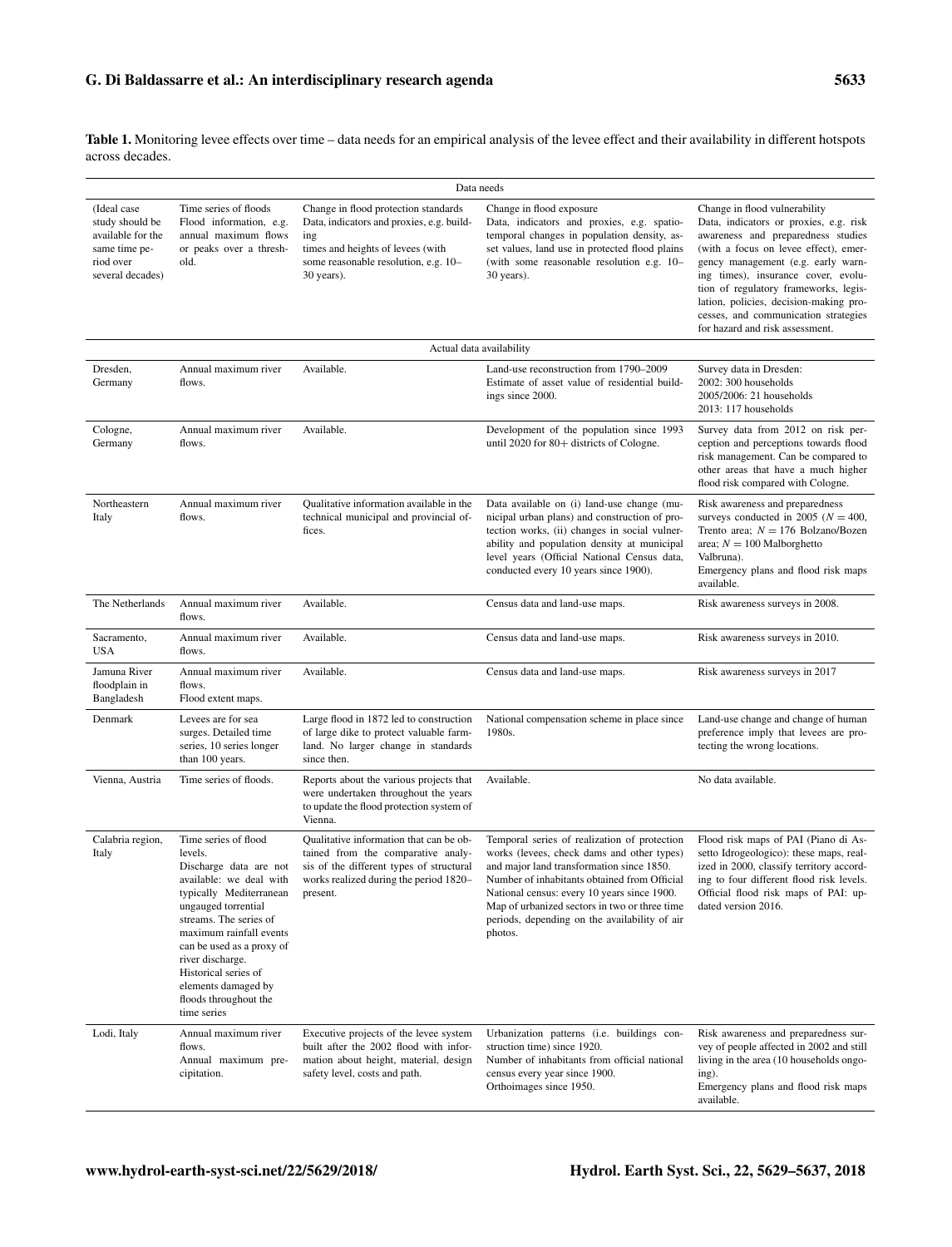| Research question                                                                                                   | <b>Methods</b>                                                                            | Potential outcomes                                                                                                                                                                                                                           |
|---------------------------------------------------------------------------------------------------------------------|-------------------------------------------------------------------------------------------|----------------------------------------------------------------------------------------------------------------------------------------------------------------------------------------------------------------------------------------------|
| Which socio-hydrological factors en-<br>hance or alleviate the levee effect?                                        | Comparative analysis<br>(Sect. 4.1)                                                       | These factors would enable the identifications of contexts in<br>which increasing structural protection levels can be less ben-<br>eficial than expected. Hence, it will contribute to a better de-<br>velopment of risk reduction policies. |
| How does structural flood protection in-<br>fluence changes in risk perception and<br>flood preparedness decisions? | Longitudinal surveys<br>(Sect. 4.2)                                                       | Understanding what influences changes in risk perception and<br>flood preparedness decisions would suggest how to improve<br>risk awareness campaigns, thus alleviating the levee effect.                                                    |
| How does structural flood protection in-<br>fluence changes in human settlements?                                   | Long-term monitoring<br>(Sect. 4.2)                                                       | Understanding how flood protection shapes human settle-<br>ments would support a more realistic assessment of long-term<br>(decadal) changes in flood exposure.                                                                              |
| How does flood risk changes over time in<br>differ contexts, e.g. with or without struc-<br>tural flood protection? | System dynamic mod-<br>elling, agent-based mod-<br>elling and new datasets<br>(Sect. 4.3) | Modelling or observing behavioural responses would support<br>a more realistic assessment of long-term changes in flood risk<br>in different contexts.                                                                                       |

Table 2. Summary of the research agenda in terms of questions, methods and outcomes.

# 4.2 Long-term monitoring of exposure and vulnerability dynamics

Currently, the analysis of the levee effect is largely hampered by the absence of reliable long-term information on exposure and vulnerability in the focus areas. The monitoring of spatial and temporal dynamics in vulnerability is still largely missing, and strongly limited to locations that have recently experienced catastrophic flooding. Table 1 provides an overview of the types of observations needed to uncover the unfolding of levee effects, together with the actual data availability in the case studies. The table highlights that, while systematic time series of flood hazard and exposure can be more easily obtained, systematic information across decades about vulnerability is almost never available because surveys and interviews are typically performed at one point in time only, i.e. cross-sectional.

Thus, we suggest complementary empirical data collection in the case studies via longitudinal studies, where individuals, communities and decision-makers are repeatedly interviewed to assess how changes in flood protection levels influence vulnerability and urban growth over time. Moreover, ideal case studies should also allow the analysis of counterfactual cases, i.e. how would risk have developed in an area had levees not been built. Such a study can be done by comparing urban growth in two adjacent areas, one protected by a levee and one which is not.

#### 4.3 Exploitation of new models, concepts and data

We can draw from new approaches that have been developed for the study of socio-nature interactions in various interdisciplinary fields, such as ecological economics, behavioural sciences, social ecology and socio-hydrology (Folke et al., 2005; Sivapalan et al., 2012; Montanari et al., 2013; Di Baldassarre et al., 2013a; Aerts et al., 2018). In particular, new opportunities to simulate behavioural responses to changing flood risk and flood risk management policies are offered nowadays by system dynamics (Di Baldassarre et al., 2013a) and agent-based modelling (Werner and McNamara, 2007; Aerts et al., 2018). An example of a paper that integrates behavioural theories of decision-making under risk in hydrological modelling is the research by Haer et al. (2017). They apply the well-known expected utility theory (von Neumann and Morgenstern, 1953) of individual decision-making under risk, to simulate household flood preparedness behaviour under increasing flood risk. The same study compares this behaviour with boundedly rational behaviour, using the prospect theory developed by Kahneman and Tversky (2013). The latter captures situations in which individuals make flood adaptation decisions, while either underweighting of high-probability events or overweighting of low-probability flood events in their decision to invest in flood damage mitigation measures. Another study is by Haer et al. (2016), who apply an agent based model that includes decision rules based on protection motivation theory to show the effect of risk communication on flood adaptation decisions.

These new models can guide empirical data collection to test alternative hypotheses about the primary mechanisms that can (or cannot) generate the levee effect in different contexts. This knowledge can be complemented by participatory approaches for co-generating knowledge between experts and stakeholders (Nature, 2018) in order to identify technical and policy options to address the unintended consequences of structural flood protection. Moreover, the protection motivation theory can also help explain the mitigation behaviour of individuals, which influences the vulnerability of those living behind the levees (Bubeck et al., 2012). It is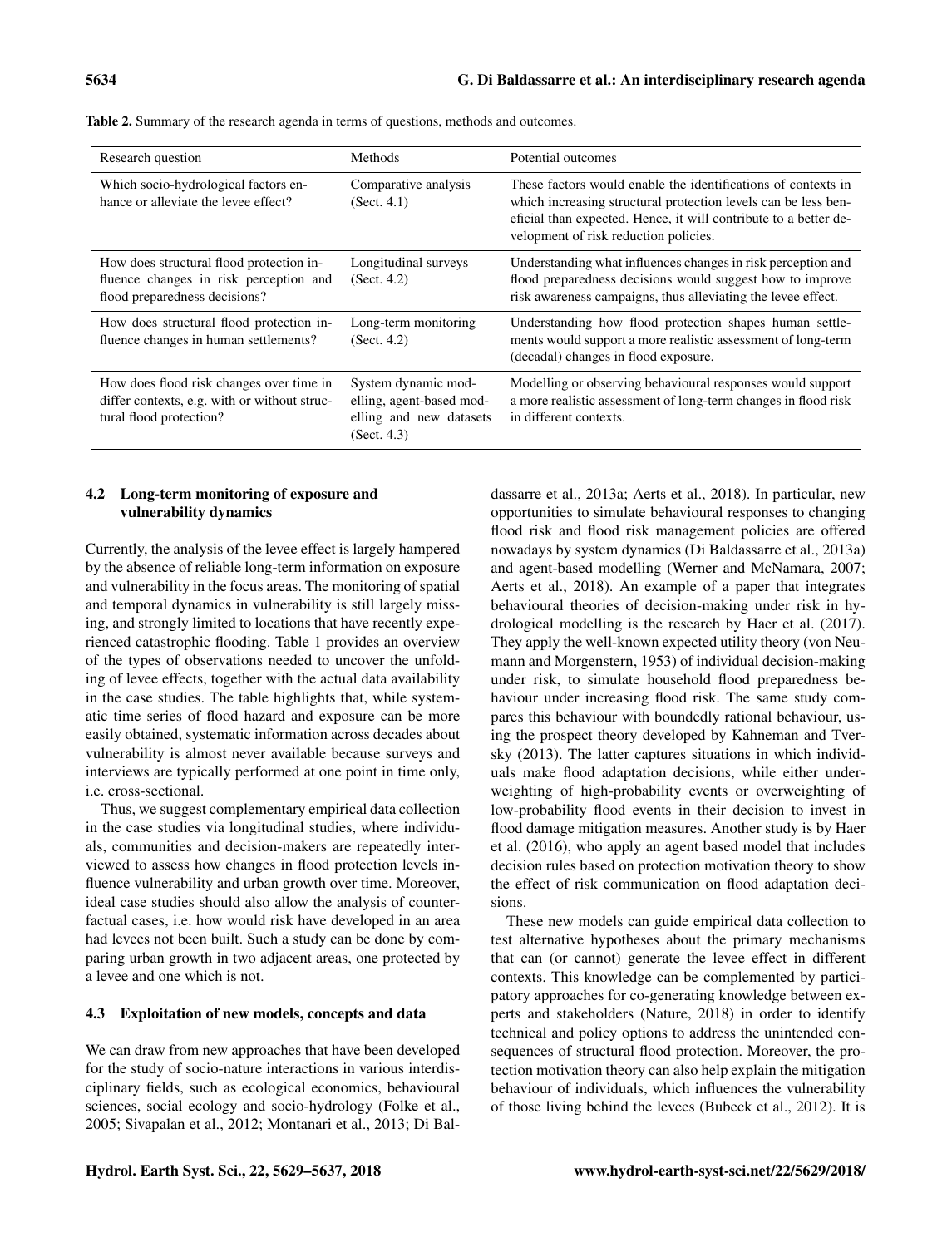#### G. Di Baldassarre et al.: An interdisciplinary research agenda 5635

particularly important to focus on what motivates protection and to provide a link between protection and communication theory or theories, by clearly identifying which communication tools and contents trigger attitudinal and behavioural change, e.g. for residual risk communication. Lastly, the increasing availability of remotely sensed data and advanced information extraction methods, such as night-light data extraction (Ceola et al., 2014; Mård et al., 2018), allows analyses of exposure dynamics over longer time spans.

#### 5 Summary

We posit that exploiting these different methods, concepts and data within the suggested research agenda would significantly improve our understanding of the unintended effects of flood protection. This advanced knowledge will improve our ability to assess and explain changes in flood risk. Also, it will provide more empirical evidence supporting the selection of strategies and measures for flood risk reduction. More specifically, Table 2 shows the main research questions that remain unanswered, what elements of the proposed research agenda can help address them, and how addressing these questions can contribute to better flood risk policies.

*Data availability.* No data sets were used in this article.

*Author contributions.* This commentary originates from wideranging discussions during three workshops (Leeds, UK, 2017; New Orleans, USA, 2018; Vienna, Austria, 2018) of the working group on Changes in Flood Risk within the Panta Rhei research initiative of the International Association of Hydrological Sciences (IAHS). GDB led the writing process and conceived Fig. 1. HK and SV developed the research agenda and the table of data needs and availability. All the co-authors substantially contributed to the commentary with original ideas, potential case studies or revising/editing of the text.

*Competing interests.* The authors declare that they have no conflict of interest.

*Acknowledgements.* This work was developed within the activities of the working group on Changes in Flood Risk of the Panta Rhei research initiative of the International Association of Hydrological Sciences (IAHS). Giuliano Di Baldassarre was supported by the European Research Council (ERC) within the project "HydroSocialExtremes: Uncovering the Mutual Shaping of Hydrological Extremes and Society", ERC Consolidator Grant no. 761678. Karsten Arnbjerg-Nielsen was supported by Innovation Fund Denmark through the Water Smart Cities Project, grant 5157- 0009B. Philip Bubeck is supported by a Royal Society Wolfson Research Merit Award and a Leverhulme Research Fellowship. Philip J. Ward and Wouter Botzen received funding from the

Netherlands Organisation for Scientific Research (NWO) in the form of VIDI grants 016.161.324 and 45214005.

Edited by: Hilary McMillan Reviewed by: two anonymous referees

#### References

- Aerts, J. C. J. H., Botzen, W. W., Emanuel, K., Lin, N., de Moel, H., and Michel-Kerjan, E. O.: Evaluating flood resilience strategies for coastal megacities, Science, 344, 473–475, 2014.
- Aerts, J. C. J. H., Botzen, W. J. W., Clarke, K. C., Cutter, S., Hall, J., Merz, B., Michel-Kerjan, E., Mysiak, J., Surminski, S., and Kunreuther, H.: Integrating human behavior dynamics into flood disaster risk assessment, Nat. Clim. Change, 8, 193–199, 2018.
- Alfieri, L., Feyen, L., and Di Baldassarre, G.: Increasing flood risk under climate change: a pan-European assessment of the benefits of four adaptation strategies, Climatic Change, 136, 507–521, https://doi.org[/10.1007/s10584-016-1641-1,](https://doi.org/10.1007/s10584-016-1641-1) 2016.
- Allan James, L. and Singer, M. B.: Development of the lower Sacramento Valley flood-control system: Historical perspective, Nat. Hazards Rev., 9, 125–135, 2008.
- Benito, G., Grodek, T., and Enzel, Y.: The geomorphic and hydrologic impacts of the catastrophic failure of flood-control-dams during the 1996-Biescas flood (Central Pyrenees, Spain), Z. Geomorphol., 42, 417–437, 1998.
- Bohensky, E. and Leitch A.: Framing the flood: a media analysis of themes of resilience in the 2011 Brisbane flood, Reg. Environ. Change, 14, 475–488, https://doi.org[/10.1007/s10113-013-0438-](https://doi.org/10.1007/s10113-013-0438-2) [2,](https://doi.org/10.1007/s10113-013-0438-2) 2014.
- Botzen, W. J. W., Aerts, J. C. J. H., and van den Bergh, J. C. J. M.: Dependence of flood risk perceptions onsocioeconomic and objective risk factors, Water Resour. Res., 45, W10440, https://doi.org[/10.1029/2009WR007743,](https://doi.org/10.1029/2009WR007743) 2009.
- Bubeck, P., Botzen, W. J., and Aerts, J. C.: A review of risk perceptions and other factors that influence flood mitigation behavior, Risk Anal., 32, 1481–1495, 2012.
- Bubeck, P., Botzen, W. J. W., Kreibich, H., and Aerts, J. C. J. H.: Detailed insights into the influence of flood-coping appraisals on mitigation behaviour, Global Environmental Change, 23, 1327– 1338, 2013.
- Bubeck, P., Kreibich, H., Penning-Rowsell, E., Botzen, W. W., de Moel, H., and Klijn, F.: Explaining differences in flood management approaches in Europe and the USA - A comparative analysis, J. Flood Risk Manag., 10, 436–445, 2017.
- Burby, R. J.: Hurricane Katrina and the paradoxes of government disaster policy: Bringing about wise governmental decisions for hazardous areas, Ann. Am. Acad. Polit. SS, 604, 171–191, 2006.
- Burton, C. and Cutter, S. L.: Levee failures and social vulnerability in the Sacramento-San Joaquin Delta area, California, Nat. Hazards Rev., 9, 136–149, 2008.
- Ceola, S., Laio, F., and Montanari, A.: Satellite nighttime lights revealing increased human exposure to floods worldwide, Geophys. Res. Lett., 41, 7184–7190, 2014.
- Colten, C.: An Unnatural Metropolis: Wresting New Orleans from Nature, LSU Press, Baton Rouge, La, 2015.
- Colten, C. C. and De Marchi, B.: Hurricane Katrina: The Highly Anticipated Surprise, in: Città salute e sicurezza, Strumenti di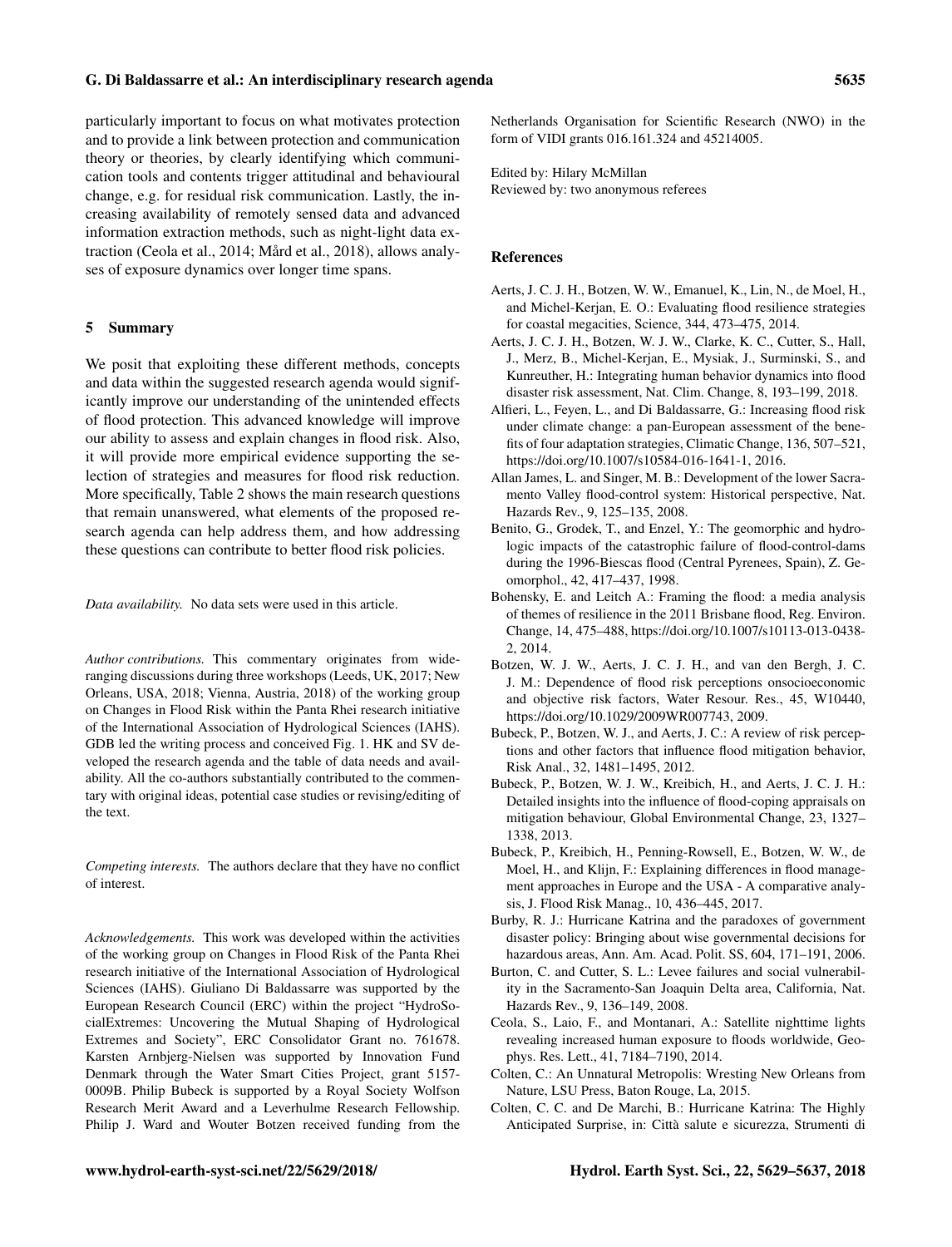#### 5636 G. Di Baldassarre et al.: An interdisciplinary research agenda

governo e casi di studio, edited by: Treu, M. C., Politecnica, Maggioli, Sant'Arcangelo di Romagna, 638–667, 2009.

- De Marchi B. and Scolobig A.: The views of experts and residents on social vulnerability to flash floods in an Alpine region of Italy, Journal of Theoretical Social Psychology, 36, https://doi.org[/10.1111/j.1467-7717.2011.01252.x,](https://doi.org/10.1111/j.1467-7717.2011.01252.x) 2011.
- De Marchi B., Scolobig A., Delli Zotti G., and Del Zotto M.: Risk construction and social vulnerability in an Italian Alpine Region, Country Report T11-06-12 of FLOODsite Integrated Project, European Commission 6th Framework Programme, available at: [http://www.floodsite.net/html/partner\\_area/project\\_](http://www.floodsite.net/html/partner_area/project_docs/Task11_p33_06-08_final.pdf) [docs/Task11\\_p33\\_06-08\\_final.pdf](http://www.floodsite.net/html/partner_area/project_docs/Task11_p33_06-08_final.pdf) (last access: 22 May 2018), 344 pp., 2007.
- De Moel, H., Aerts, J. C., and Koomen, E.: Development of flood exposure in the Netherlands during the 20th and 21st century, Global Environmental Change, 21, 620–627, 2011.
- Di Baldassarre, G., Viglione, A., Carr, G., Kuil, L., Salinas, J. L., and Blöschl, G.: Socio-hydrology: conceptualising humanflood interactions, Hydrol. Earth Syst. Sci., 17, 3295-3303, https://doi.org[/10.5194/hess-17-3295-2013,](https://doi.org/10.5194/hess-17-3295-2013) 2013a.
- Di Baldassarre, G., Kooy, M., Kemerink, J. S., and Brandimarte, L.: Towards understanding the dynamic behaviour of floodplains as human-water systems, Hydrol. Earth Syst. Sci., 17, 3235–3244, https://doi.org[/10.5194/hess-17-3235-2013,](https://doi.org/10.5194/hess-17-3235-2013) 2013b.
- Di Baldassarre, G., Viglione, A., Carr, G., Kuil, L., Yan, K., Brandimarte, L., and Blöschl, G.: Debates–Perspectives on sociohydrology: Capturing feedbacks between physical and social processes, Water Resour. Res., 51, 4770–4781, 2015.
- Di Baldassarre, G., Nohrstedt, D., Mård, J., Burchardt, S., Albin, C., Bondesson, S., Breinl, K., Deegan, F. M., Fuentes, D., Lopez, M. G., Granberg, M., Nyberg, L., Nyman, M. R., Rhodes, E., Troll, V., Young, S., Walch, C., and Parker, C. F.: An Integrative Research Framework to Unravel the Interplay of Natural Hazards and Vulnerabilities, Earth's Future, 6, 305–310, 2018.
- Di Baldassarre, G., L. Brandimarte, and Beven K.: The seventh facet of uncertainty: wrong assumptions, unknowns and surprises in the dynamics of human-water systems, Hydrolog. Sci. J., 61, 1748–1758, 2016.
- Ferdous, M. R., Wesselink, A., Brandimarte, L., Slager, K., Zwarteveen, M., and Di Baldassarre, G.: Socio-hydrological spaces in the Jamuna River floodplain in Bangladesh, Hydrol. Earth Syst. Sci., 22, 5159–5173, https://doi.org[/10.5194/hess-22-](https://doi.org/10.5194/hess-22-5159-2018) [5159-2018,](https://doi.org/10.5194/hess-22-5159-2018) 2018.
- Folke, C., Hahn, T., Olsson, P., and Norberg J.: Adaptive governance of social-ecological systems, Annu. Rev. Environ. Resour., 30, 441–73, 2005.
- Haer, T., Botzen, W., and Aerts, J.: The effectiveness of flood risk communication strategies and the influence of social networks: insights from an agent-based model, Environ. Sci. Policy, 60, 44– 52, 2016.
- Haer, T., Botzen, W., de Moel, H., and Aerts, J. C. J. H.: Integrating household risk mitigation behaviour in flood risk analysis: An agent-based model approach, Risk Anal., 37, 1977–1992, 2017.
- Hallegatte, S.: A normative exploration of the link between development, economic growth, and natural risk, Economics of Disasters and Climate Change, 1, 5–31, 2017.
- Kahneman, D. and Tversky, A.: 2013 Prospect theory: An analysis of decision under risk, in: Handbook of the fundamentals of financial decision making: Part I, 99–127, 2013.
- Kates, R. W., Colten, C. E., Laska, S., and Leatherman, S. P.: Reconstruction of New Orleans after Hurricane Katrina: a research perspective, P. Natl. Acad. Sci. USA, 103, 14653–14660, 2006.
- Kind, J., Botzen, W. J., and Aerts, J. C. J. H.: Accounting for risk aversion, income distribution and social welfare in costbenefit analysis for flood risk management, WIRES Water, https://doi.org[/10.1002/wcc.446,](https://doi.org/10.1002/wcc.446) 2017.
- Kind, J. M.: Economically efficient flood protection standards for the Netherlands, J. Flood Risk Manag., 7, 103–117, 2014.
- Kreibich, H., Bubeck, P., Van Vliet, M., and De Moel, H.: A review of damage-reducing measures to manage fluvial flood risks in a changing climate, Mitig. Adapt. Strat. Gl., 20, 967–989, 2015.
- Kreibich, H., Di Baldassarre, G., Vorogushyn, S., Aerts, J. C. J. H., Apel, H., Aronica, G. T., Arnbjerg-Nielsen, K., Bouwer, L. M., Bubeck, P., Caloiero, T., Do, T. C., Cortès, M., Gain, A. K., Giampá, V., Kuhlicke, C., Kundzewicz, Z. W., Llasat, M. C., Mård, J., Matczak, P., Mazzoleni, M., Molinari, D., Nguyen, D., Petrucci, O., Schröter, K., Slager, K., Thieken, A. H., Ward, P. J., and Merz, B.: Adaptation to flood risk – results of international paired flood event studies, Earth's Future, 5, 10, 953–965, 2017.
- Ludy, J. and Kondolf, G. M.: Flood risk perception in lands "protected" by 100-year levees, Natural Hazards, 61, 829–842, 2012.
- Mård, J., Di Baldassarre, G., and Mazzoleni, M.: Nighttime light data reveal how flood protection shapes human proximity to rivers, Sci. Adv., 4, eaar5779, https://doi.org[/10.1126/sciadv.aar5779,](https://doi.org/10.1126/sciadv.aar5779) 2018.
- Masozera, M., Bailey, M., and Kerchner, C.: Distribution of impacts of natural disasters across income groups: A case study of New Orleans, Ecol. Econ., 63, 299–306, 2007.
- Merz, B. and Thieken, A. H.: Separating natural and epistemic uncertainty in flood frequency analysis, J. Hydrol., 309, 114–132, 2005.
- Merz, B., Vorogushyn, S., Lall, U., Viglione, A., and Blöschl, G.: Charting unknown waters – On the role of surprise in flood risk assessment and management, Water Resour. Res., 51, 6399– 6416, 2015.
- Montanari, A., Young, G., Savenije, H. H. G., Hughes, D., Wagener, T., Ren, L. L., Koutsoyiannis, D., Cudennec, C., Toth, E., Grimaldi, S., Bl¨schl, G., Sivapalan, M., Bevenl, K., Gupta, H., Hipsey, M., Schaefli, B., Arheimer, B., Boegh, E., Schymanski, S. J., Di Baldassarre, G., Yu, B., Hubert, P., Huang, Y., Schumann, A., Post, D., Srinivasan, V., Harman, C., Thompson, S., Rogger, M., Viglione, A., McMillan, H., Characklis, G., Pang, Z., and Belyaev, V.: Panta Rhei – Everything Flows: Change in hydrology and society – The IAHS Scientific Decade 2013–2022, Hydrolog. Sci. J., 58, 1256–1275, https://doi.org[/10.1080/02626667.2013.809088,](https://doi.org/10.1080/02626667.2013.809088) 2013.
- Montz, B. E. and Tobin, G. A.: Livin'large with levees: Lessons learned and lost, Nat. Hazards Rev., 9, 150–157, 2008.
- Nature (Editorial): The best research is produced when researchers and communities work together, Nature, 562, https://doi.org[/10.1038/d41586-018-06855-7,](https://doi.org/10.1038/d41586-018-06855-7) 2018.
- Pappenberger, F., Cloke, H. L., Parker, D. J., Wetterhall, F., Richardson, D. S., and Thielen, J.: The monetary benefit of early flood warnings in Europe, Environ. Sci. Policy, 51, 278–291, 2015.
- Penning-Rowsell E., Johnson C., and Tunstall S.: "Signals" from pre-crisis discourse: lessons from UK flooding for global environmental policy change?, Glob. Environ. Change, 16, 323–339, 2006.